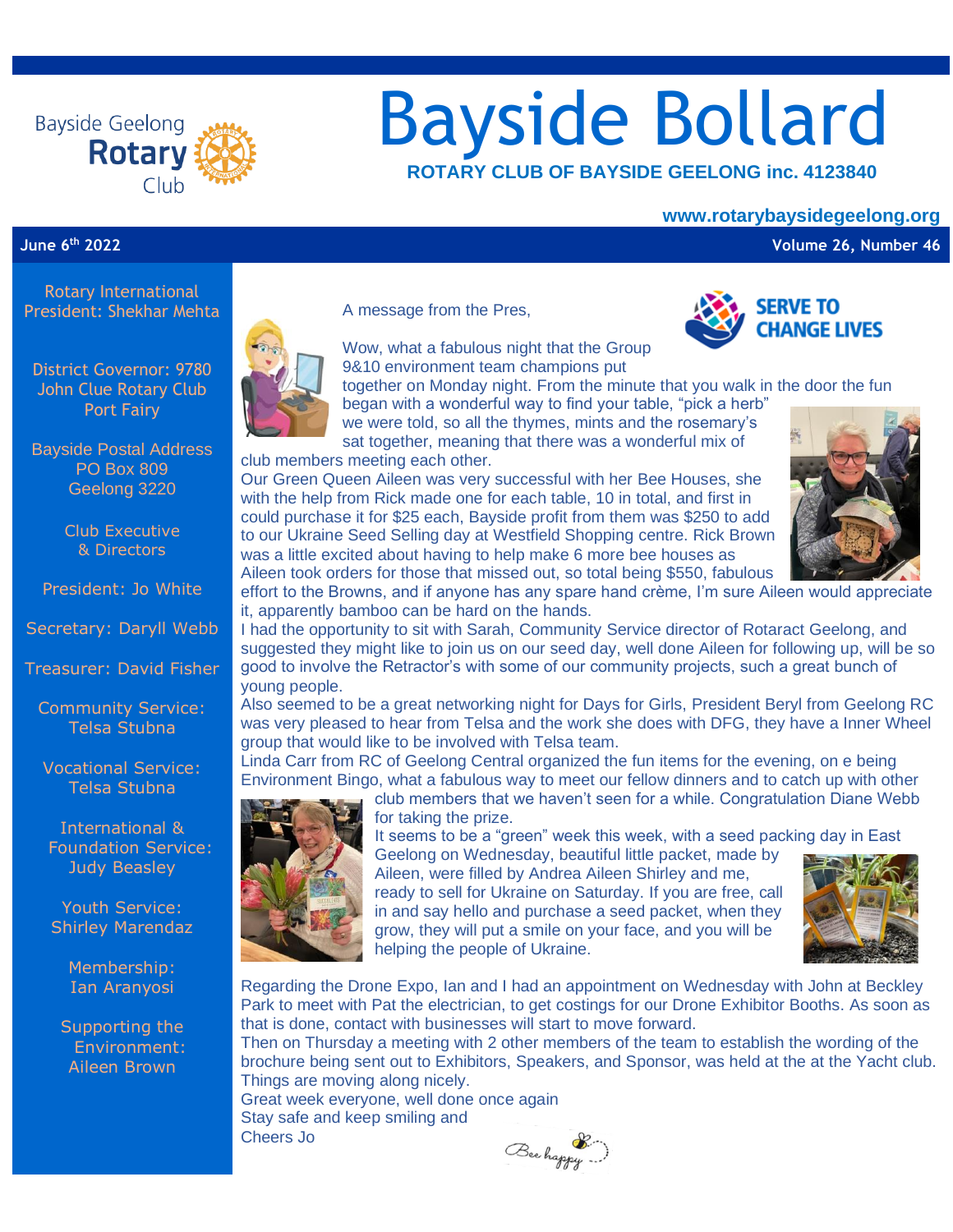# **ENVIRONMENT DAY DINNER**

# **Dates for your Diary June**



## **Tuesday 14th**

Guest Speaker Telsa Stubna Days For Girls How, Why, Where.

# **Friday 24th**

**Changeover** Western Room Great Western 6.45 Dinner & Drinks at individual choice and expense

#### **Tuesday 28th**

Club Assembly.

It would be helpful if everyone could make it along to this evening, please.

**July 5th** Board Meeting on Zoom















Thank you to all for supporting this fabulous evening with 13 out of 14 clubs attending, so really was the Big R in action once again.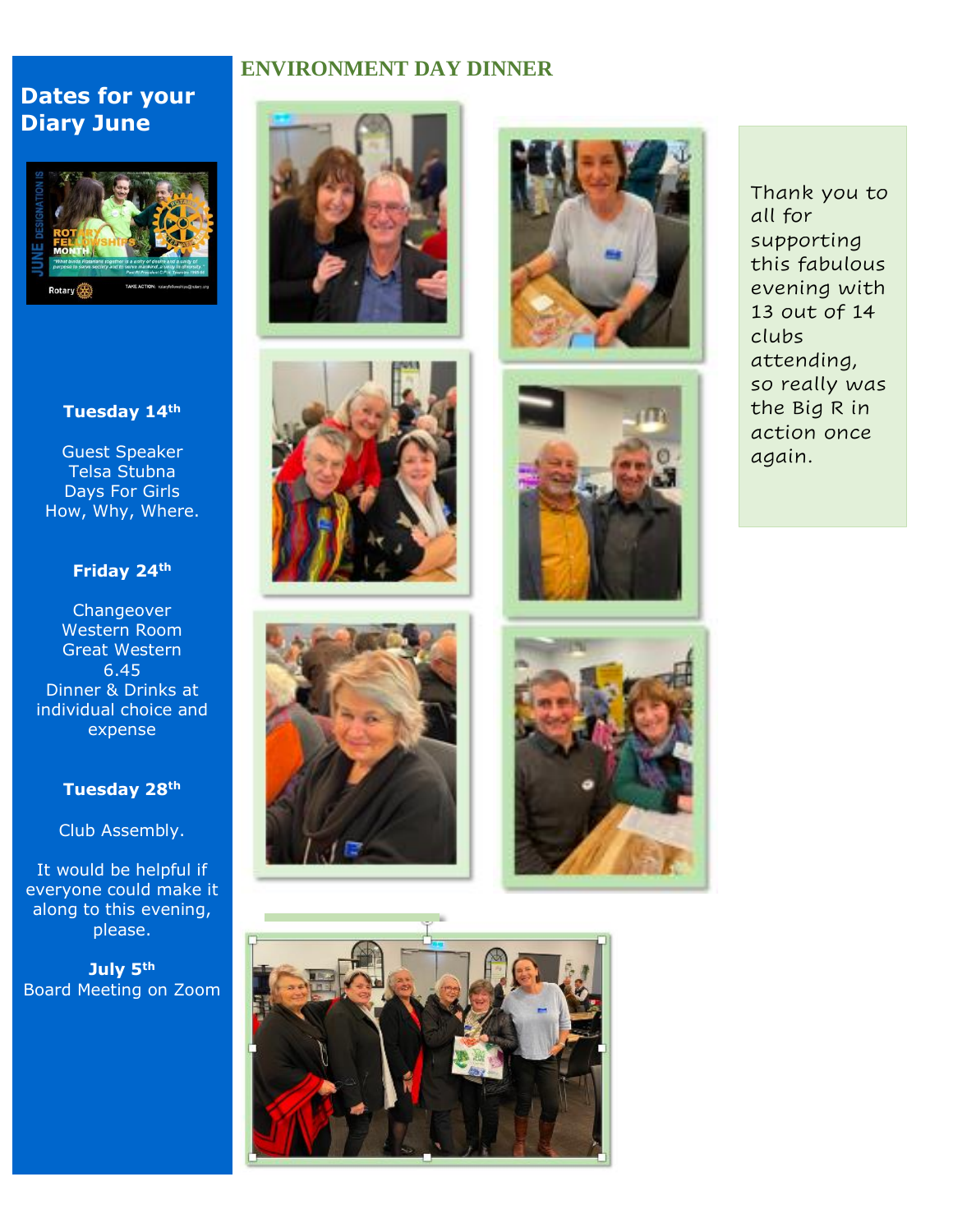# **SEED PACKING DAY FOR THE UKRAINE**



# **Next Bunnings BBQ**

**Friday June 3rd 8.30am – 4PM Thank you for those that volunteered on the day** 

# **Friday July 1st**

**Friday August 5th**

**Friday September 2**

**Friday October 7th**

**Friday November 4 th**

**Friday December 2 nd**





# **JUNE BUNNINGS BBQ**

**I**nteresting day at Bunnings this month with a small truck left in the



wrong place by the staff and then couldn't be moved.

All the guys had a try to get it going but seemed the key only opened the door but didn't start it, so finally we decided to work around it and just pretended it was there.

Thank you to Peter K for all his organisation and to Peter H for picking up the bread and sausages. The morning team comprising of two Friend of Bayside, Brian Mundy and David White plus Dan Furlan & Jo W got the day started with the help of PK. Then the afternoon team of Ian A, Shirley M, Telsa, also a family member of the Kavenagh's "Finance" what a pleasant young man. Thank you Finance for spending the time

with us, hope we get to see more of you. Also thank you Andrea P for calling in to see if she could help, always much appreciated. Thank you, Shirley M, for organizing a very smart new till and donation box, both looking very professional. Great job everyone, thank you.

What a lovely day we spent together packing the Seeds for Saturday Seeds for Ukraine. Good conversation and lots of laughter.

So happy to report we have two members of Rotaract joining us to sell seed and raise funds for Ukraine.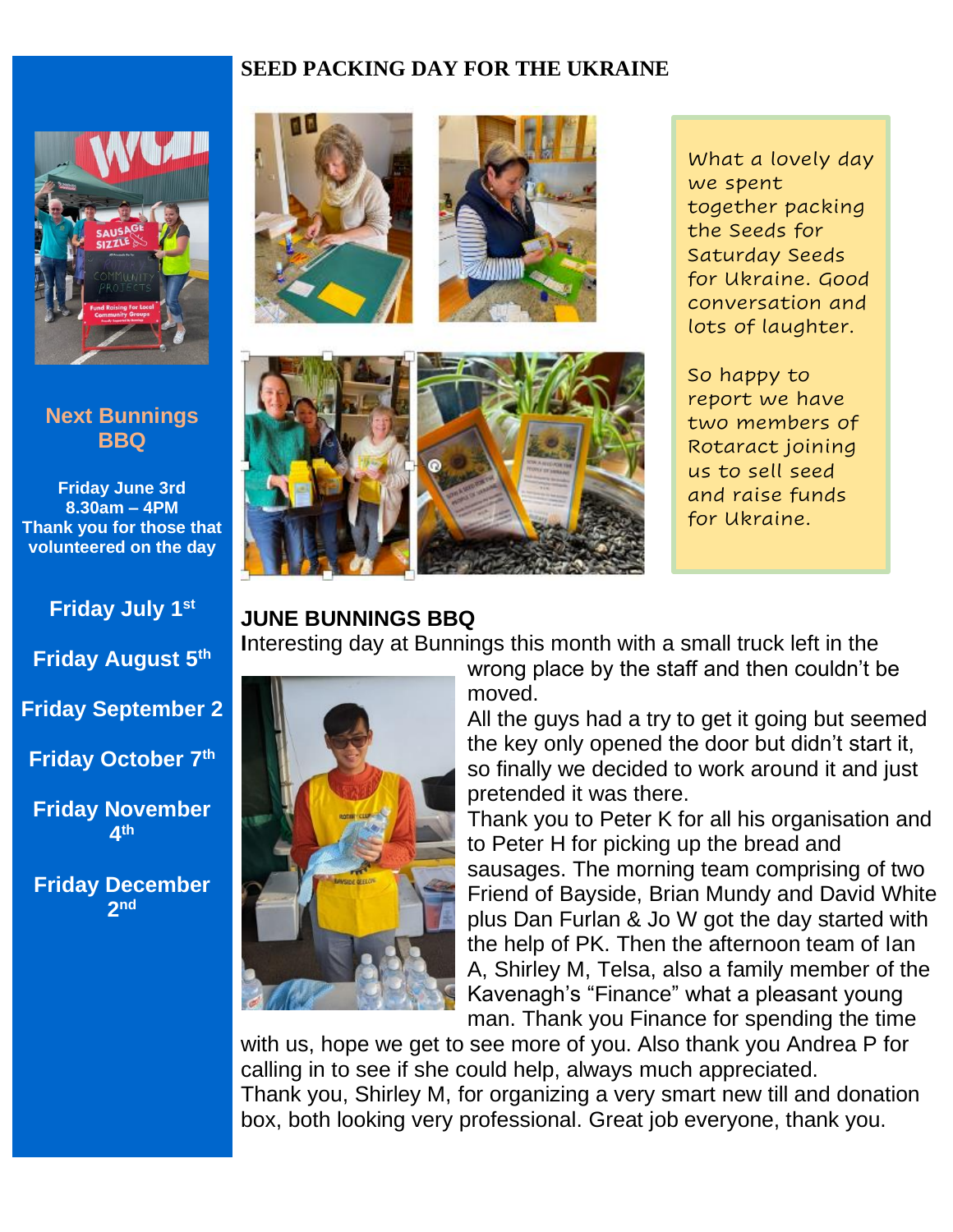

2022 Zone 8 Rotary & Rotaract 'BETTER TOGETHER' **CONFERENCE** Perfect time to visit our capital city.

w

Coming to Canberra 20 -30th October 22 Zone 8 Conference. Rotarians from Australia New Zealand and the Pacific Islands

There will be stories from Rotaractor and Rotarians helping locally and internationally, and these need to be heard and this is the time to tell them. There will be a diverse and exciting line-up of speakers to entertain, engage and inform you.

Tickets sales will open in May 2022

More information coming soon

# **NETWORKING EVENING AT BUNNINGS**

On the June 15<sup>th</sup> Andrea P and Jo W, will be attending a networking evening with other participating BBQ groups and to meet the new Activities Organiser Lauren

**What is** wrong **With this Picture ??** 



Schwab. Nothing beats face to face contact when there is a new person in charge. Are there any issues anyone would like us to bring up apart from the present price we are charging? If there is, please let

Andrea or Jo know in advance.



Spotted this in Rotary Club of Corio Bay newsletter recently. Hope editor Barb Abley doesn't mind me sharing.

Just love it and how true

Thank you, Barb.

## MEETING ROSTER for JUNE

| <b>DATE</b>      | <b>PROGRAM</b>         | <b>CHAIRPERSON</b> | <b>WELCOME/</b> | <b>ROOM</b>   |
|------------------|------------------------|--------------------|-----------------|---------------|
|                  |                        |                    | <b>CASHIER</b>  | <b>DUTIES</b> |
| Monday           | Environment Dinner     | n/c                | n/c             | n/c           |
| 6 <sup>th</sup>  | Geelong Bowls Club     |                    |                 |               |
|                  | <b>Ballarat Rd Nth</b> |                    |                 |               |
|                  | Geelong                |                    |                 |               |
| gth              | Sunflower Seed         | n/c                | n/c             | n/c           |
|                  | packing day@ 15        |                    |                 |               |
|                  | Denman St 10am         |                    |                 |               |
| 11 <sup>th</sup> | Seeds for Ukraine      | Team leader        | n/c             | n/c           |
|                  | @Westfield             | Aileen             |                 |               |
| 14 <sup>th</sup> | Days for Girls         | Aileen             | Shirley         | Jo            |
|                  | How Why & Where        |                    |                 |               |
|                  | Telsa Stubna           |                    |                 |               |
| 24th             | Changeover dinner      | Rick Berry         | Dan F           | Jo            |
| 28 <sup>th</sup> | Club Assembly          | Jo                 | Shirley         | <b>Brian</b>  |
|                  | And mind mapping       |                    |                 |               |